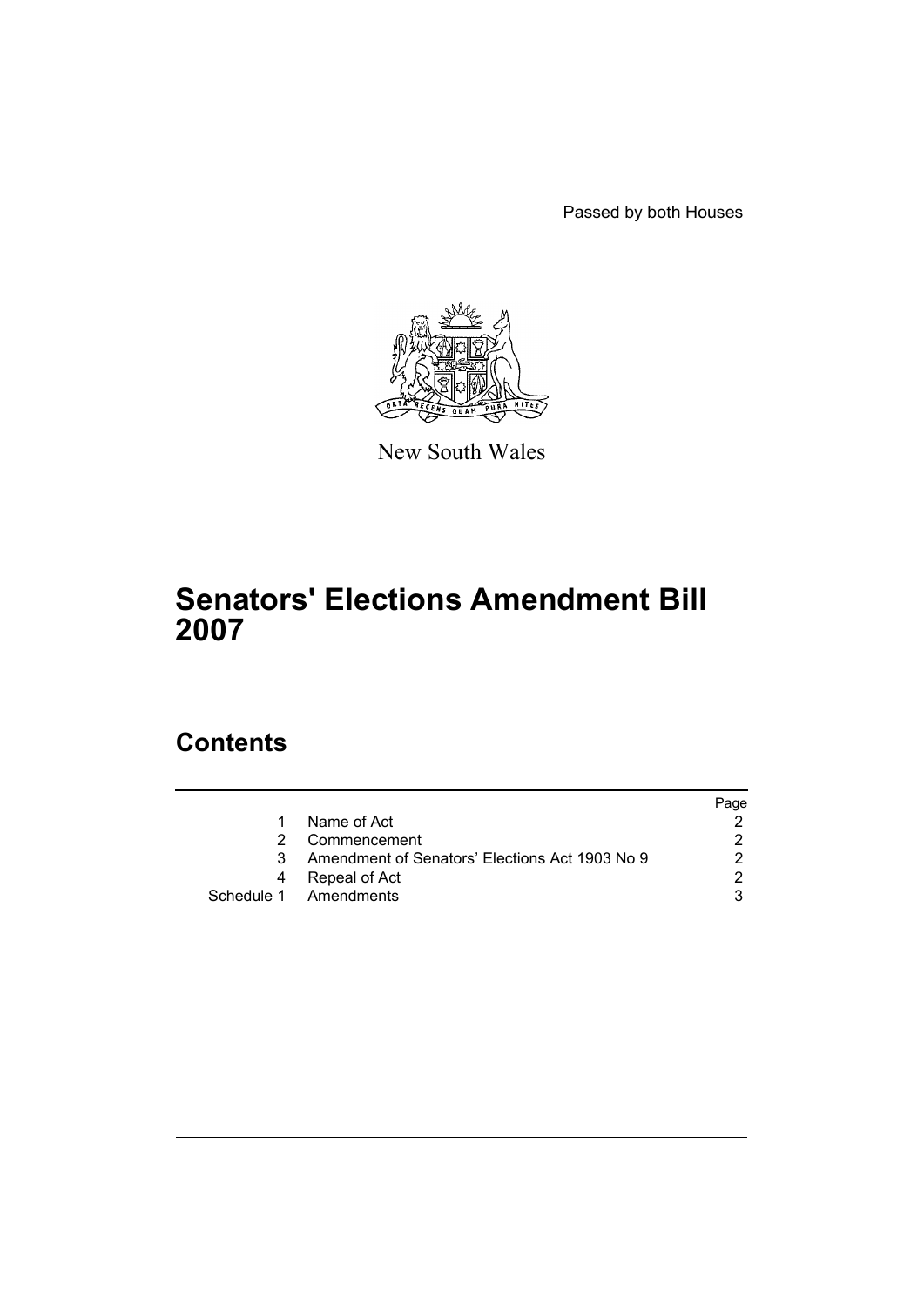*I certify that this public bill, which originated in the Legislative Assembly, has finally passed the Legislative Council and the Legislative Assembly of New South Wales.*

> *Clerk of the Legislative Assembly. Legislative Assembly, Sydney, , 2007*



New South Wales

# **Senators' Elections Amendment Bill 2007**

Act No , 2007

An Act to amend the *Senators' Elections Act 1903* with respect to the close of the electoral rolls.

*I have examined this bill and find it to correspond in all respects with the bill as finally passed by both Houses.*

*Assistant Speaker of the Legislative Assembly.*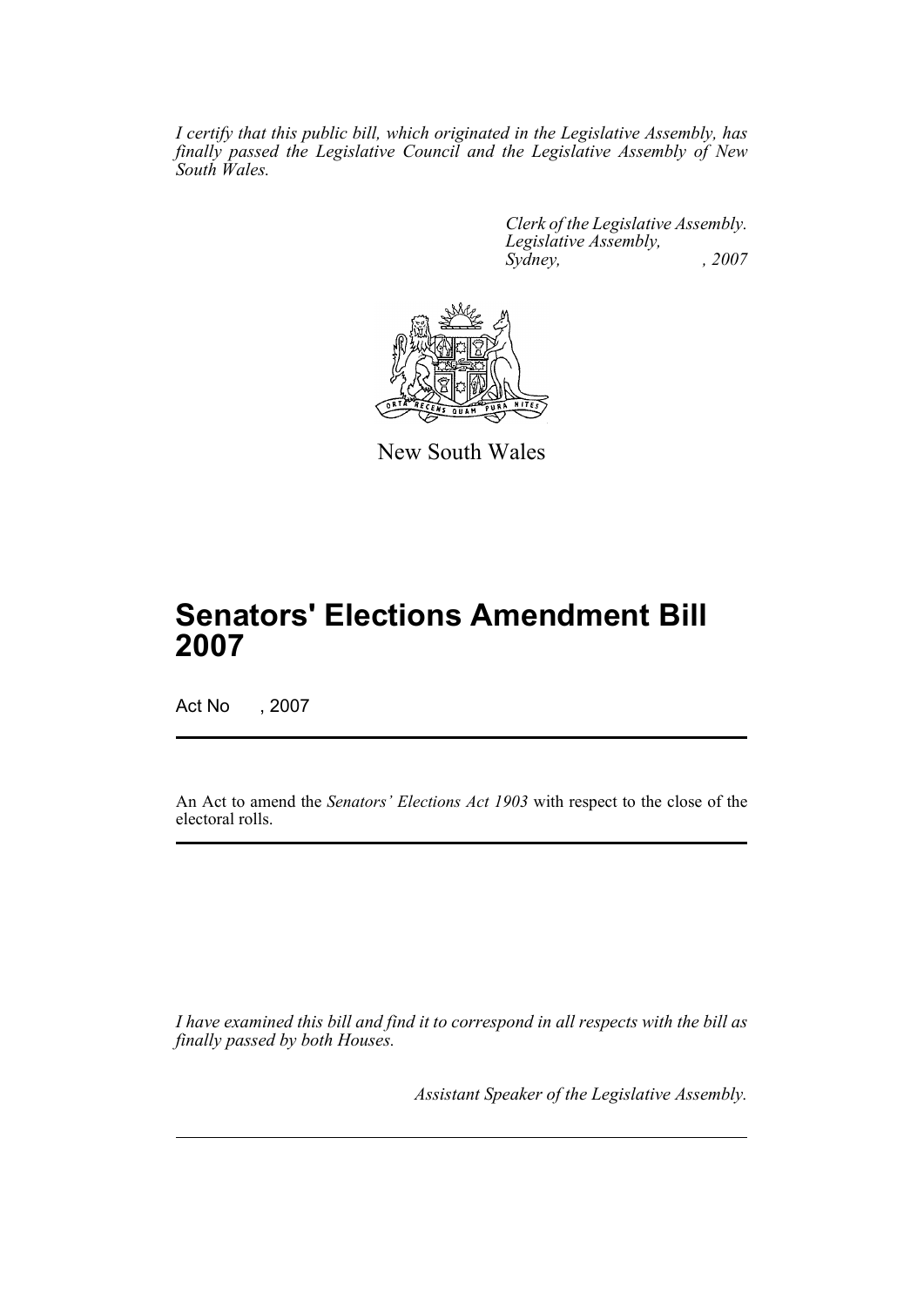#### <span id="page-2-0"></span>**The Legislature of New South Wales enacts:**

#### **1 Name of Act**

This Act is the *Senators' Elections Amendment Act 2007*.

#### <span id="page-2-1"></span>**2 Commencement**

This Act commences on the date of assent to this Act.

#### <span id="page-2-2"></span>**3 Amendment of Senators' Elections Act 1903 No 9**

The *Senators' Elections Act 1903* is amended as set out in Schedule 1.

#### <span id="page-2-3"></span>**4 Repeal of Act**

- (1) This Act is repealed on the day following the day on which this Act commences.
- (2) The repeal of this Act does not, because of the operation of section 30 of the *Interpretation Act 1987*, affect any amendment made by this Act.